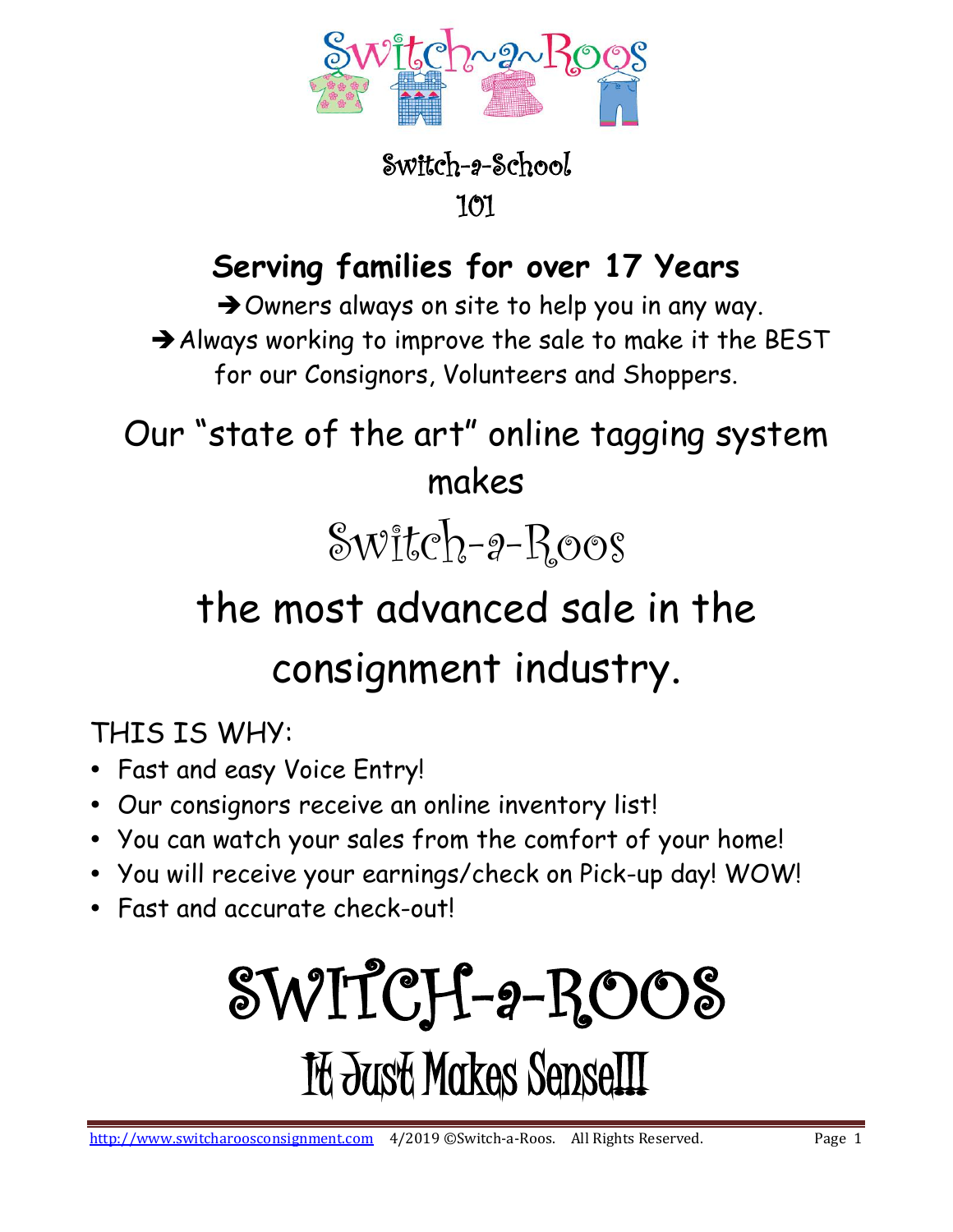

Switch-a-School

101



#### **NEW CONSIGNORS - Register for a Consignor ID**

- Go to the [home page of our website,](http://www.switcharoosconsignment.com/) click on your location, then click on "NEW CONSIGNOR REGISTRATION" link on the left menu. Fill out the Registration form.
- Read and Accept our Consignor Agreement.
- You will receive a message screen with your Consignor number.
- Write your consignor ID and password down in a safe place.
- Continue to the Consignor Login screen and enter your consignor number and password.
- Once you log in, you will be on your personal homepage. You will see your personal information and your status for each area for the upcoming sale.
- You will see an "Activities Menu" drop down box on the left. Click on the box and "Register for the Upcoming Sale."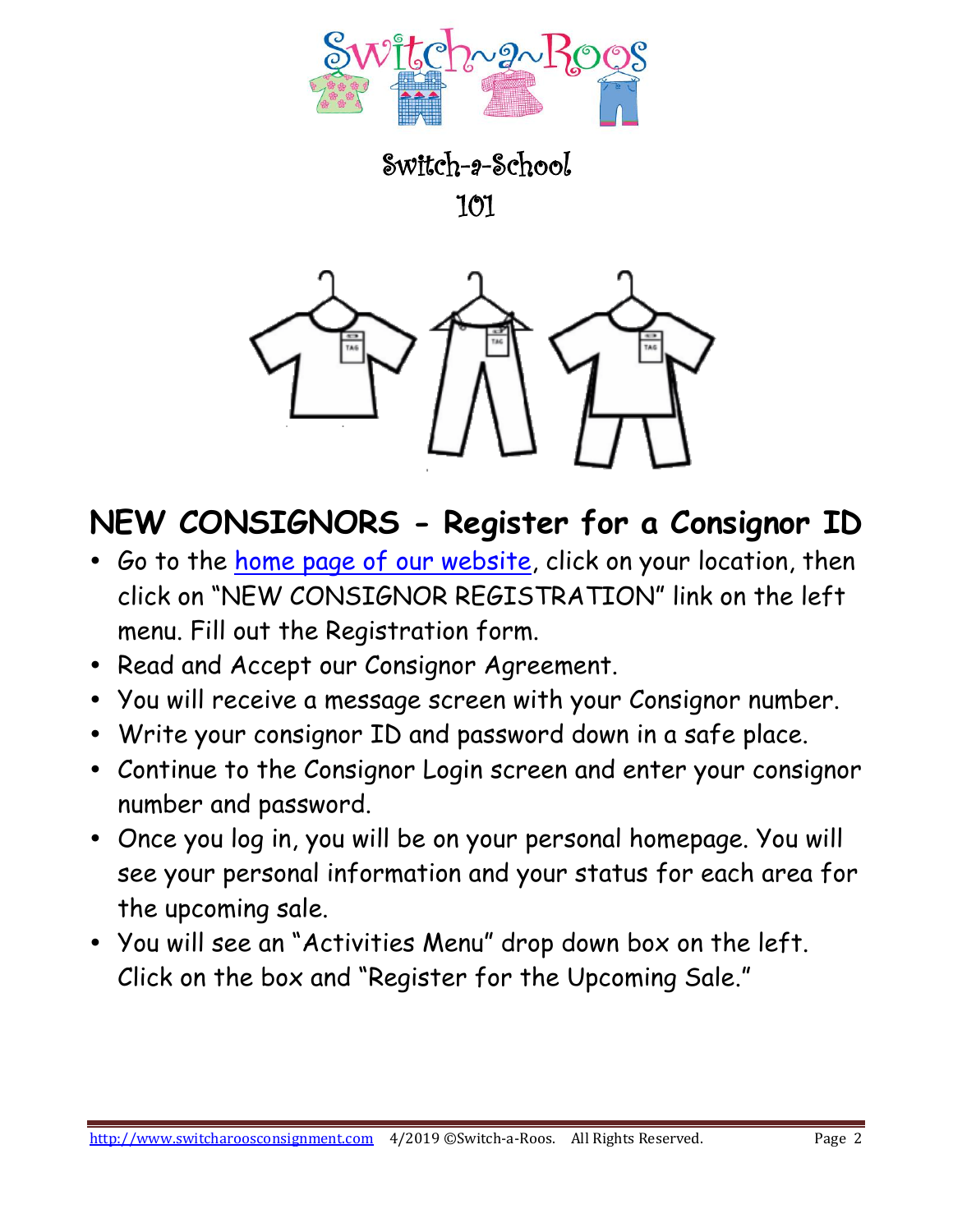

## **1. Getting Ready**

What you will need:

- Card Stock for printing tags
- Hangers (Adult hangers for sizes 3T and up)
- Zip Ties
- Safety Pins or Tagging Gun (Only use in the tag of garment and NOT through the clothes)
- Packing Tape

#### **What to sell: ANYTHING for KIDS**!

\*\*See detailed list on our website!

## **2. Gather and Organize**

The more organized you are, the quicker drop off will be. It is helpful to order your items by GENDER and SIZE before you start.

#### **3. Check each Item**

Check each item for stain, peeling, missing buttons, tears and rips. We will inspect each item carefully. Please make sure all toys have batteries and work properly.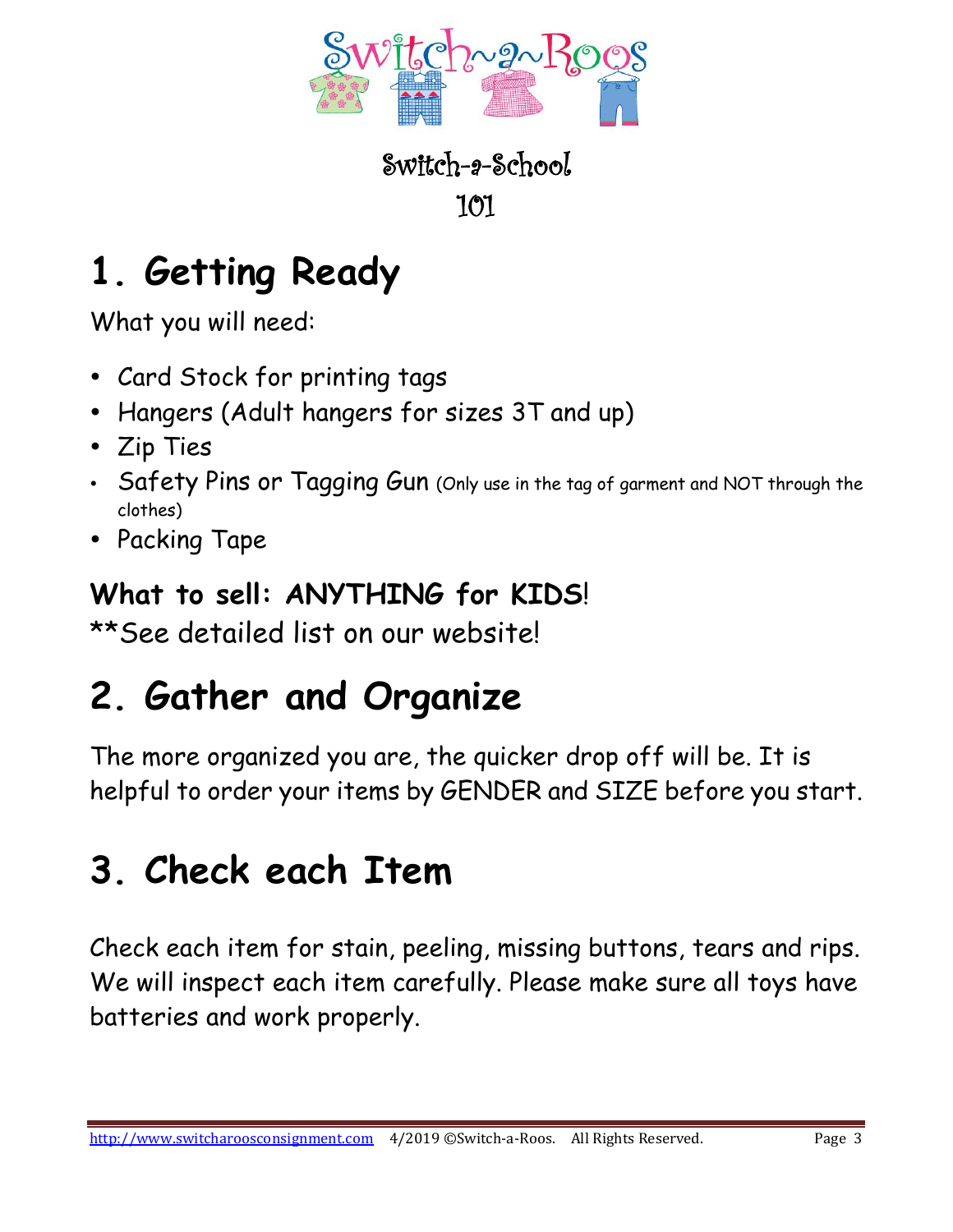

#### **4. Prepare your items**

Wash, iron, repair buttons, gather loose pieces of toys and do what is necessary to ensure that your items are in excellent condition. Items will be returned that do not meet our guidelines. Hang your clothes so that the hanger looks like a "question mark" when looking at the item.

\* All clothes 3T and larger MUST be on adult size hangers. No exceptions!

#### **5. Enter your items into the computer.**

- Click on the "Enter Items" link on the left menu of the website for your location in the "Consignor Section."
- You will enter your Consignor ID and Password
- You will now be on your "Consignor Homepage"
- Under the "Activities Menu" click on WORK WITH CONSIGNED INVENTORY.
- Another screen will appear with Consignor Inventory Menu.
- Click on "ACTIVE INVENTORY."
- This will put you into the inventory portal where you add the items you would like to consign.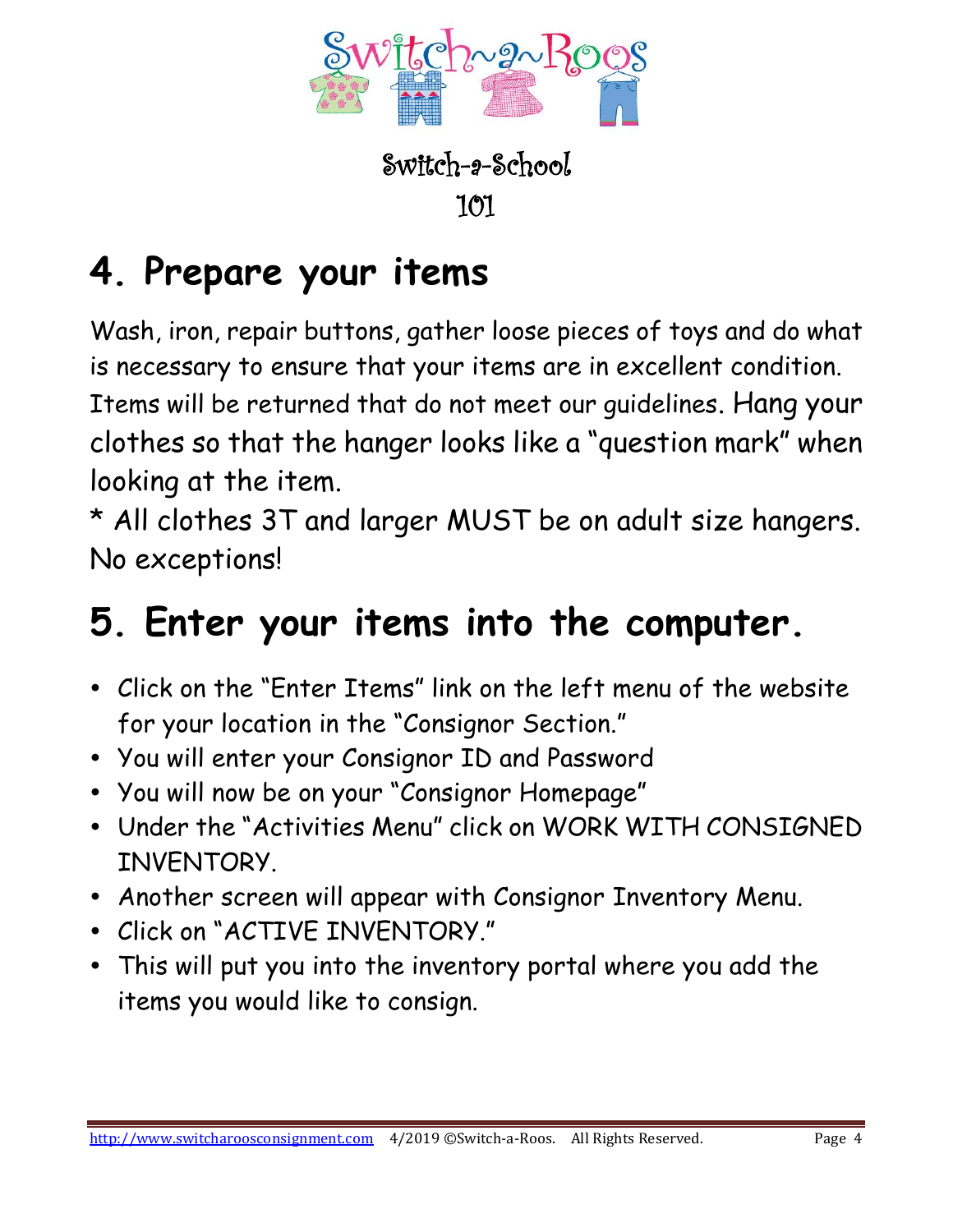

Switch-a-School 101

- You will see four choices on ways you can enter your items
	- Mobile Version
	- PC/Laptop Version
	- PC/Laptop VOICE ENTRY (Beta)
	- Mobile VOICE ENTRY (Beta)
- Click on which mode you would like to use to enter your consigned items. Each mode will have a different way to enter items. Fill in the blanks with the appropriate information or read the "INSTRUCIONS" for the mode you have chosen.
- Enter your items with a description and price. Try to be very specific. This will help to ensure that if the tag comes off, we can get it back to the correct item.
- If you are not finished, you can stop and come back and add more items at any time.
- If you are using the "Voice Entry" mode, you can watch a video on our "CONSIGNOR 101 VIDEOS" on the Switch-a-Roos website.

#### Entering More Items To Your Inventory

- To enter more items, Click on the "RETURNING CONSIGNORS ENTER ITEMS" link on the left menu of the website for your location and log in.
- Your "Consignor Homepage" will appear.
- Click on "Work on Consigned Inventory."
- Click on "Active Inventory."
- You can enter and save as many times as needed.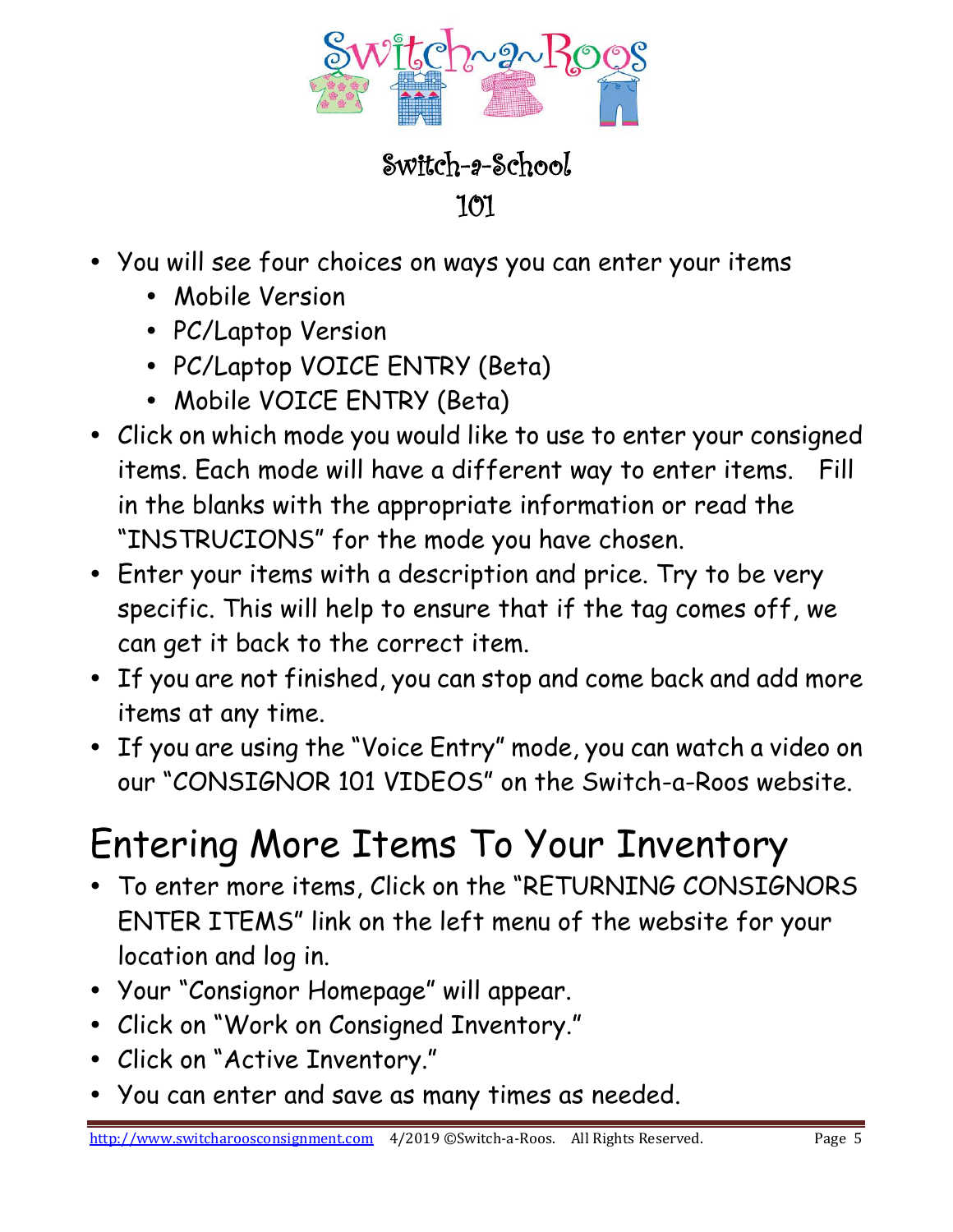

## **6. Ready to Print?**

- PLEASE NOTE: Once you have printed your tags YOU CANNOT EDIT THE PRICE OF YOUR ITEM! The price is encoded on the barcode and prices must match in the system. If you edit the price or any other information, you must print out a new tag.
- You can print anytime.
- You MUST use card stock to print your barcodes. (If you use plain paper, you will be asked to reprint them at drop-off.)
- The printing tag utility is available on the your "Consignor Homepage." \*\***Please**



**disable all pop-up blockers when you are printing because your tags will pop up in a new window.**

- Click on Print Tags.
- Once your tags are viewable, click the print button and you are ready to go!
- Six tags will print per sheet. Cut the tags apart.
- Attach the tag on the item using a safety pin (do not use small gold pins). If you are using a tagging gun, PLEASE make sure you attach it to the tag or in the seam. We cannot accept any clothes with the tagging gun barbs through the front of clothing.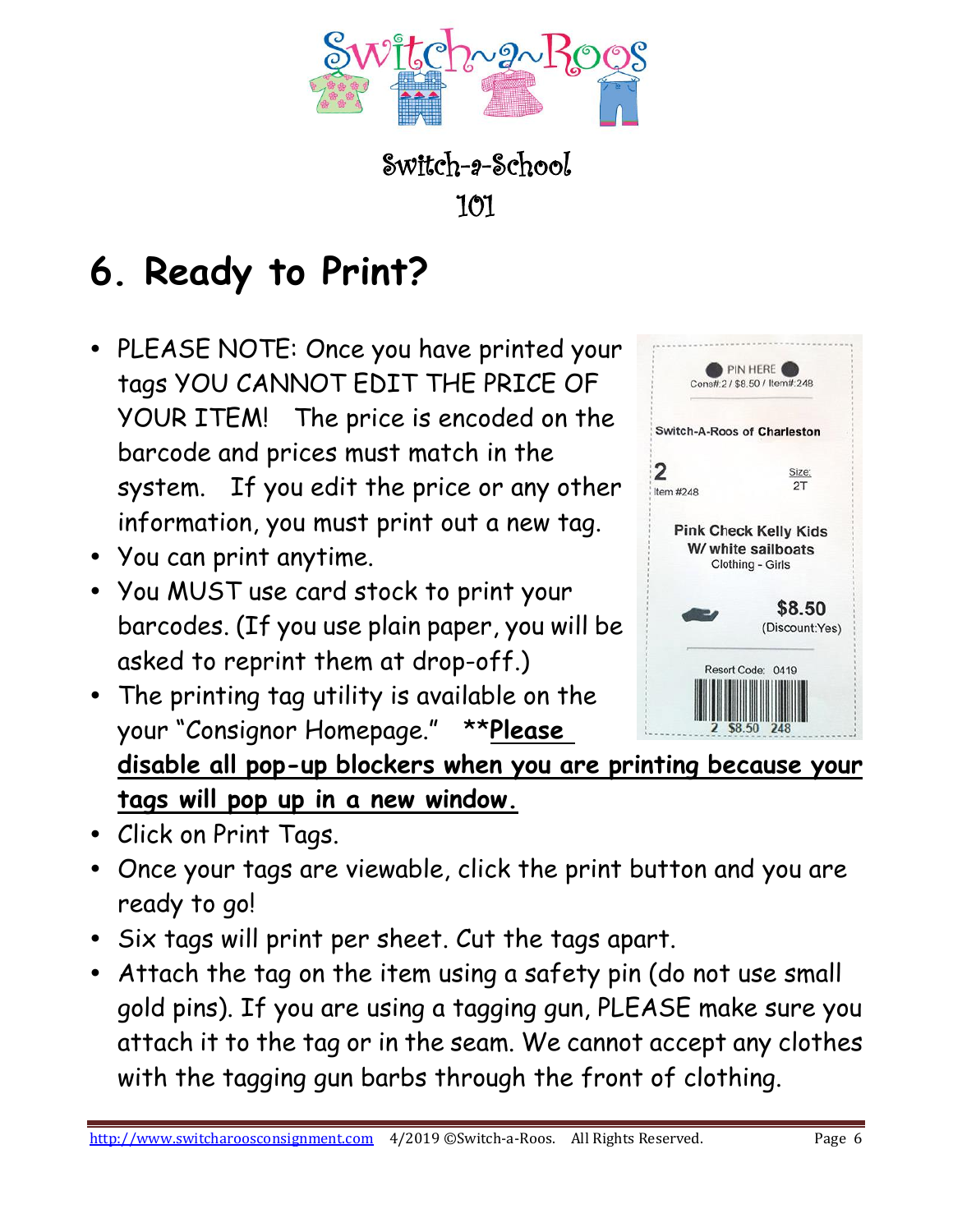

Switch-a-School 101

 The printed quality of your barcode is VERY important. Please print a page to see how they look. Use a critical eye when checking the quality of the barcodes. *Print tags using the NORMAL or DRAFT setting, not high quality or the ink will be too dark.*

Below is a sample of a GOOD or clean barcode.



Below are samples of BAD barcodes.



If your barcode looks like the one below, you need to replace your ink cartridge.



## **7. Sign-up for a Drop-Off time**

- Click on the "DROP OFF SCHEDULE" link on the left menu of the website for your location and login to sign-up OR you can sign up from your "Consignor Homepage."
- Click on the time you would like and you are set!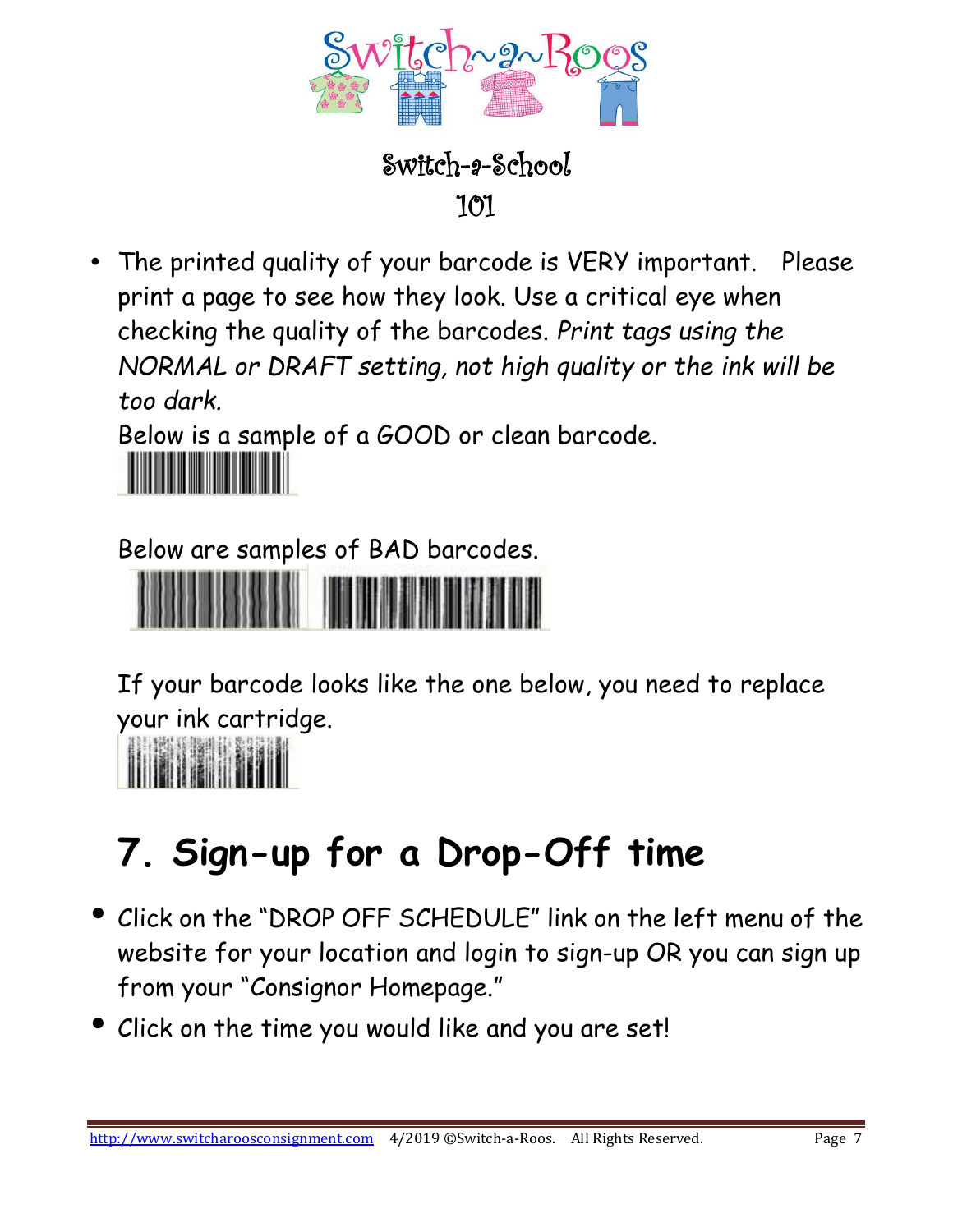

## **Drop-Off Instructions**

Please follow instructions to make Drop-off smooth and quick for everyone!

- Follow the signs that will lead you to the drop off area.
- You will be greeted by a volunteer, who will direct you into the drop off area.
- Please pull in and unload your items in the designated area.
- We will have rolling carts inside for your convenience. Please do not use to put out clothing. These are for unloading cars only.
- You will then need to park your car outside and return to check in your consigned items.
- You will check in at the registration table.
- You will receive your Consignor Information Letter. Please read all information carefully.
- Remember the process usually takes at least 30 min.
- You will be directed to a "Check-In" station for your items to be checked.
- We will place any rejected items in a bag for your convenience.
- You will be asked to place all of your accepted items in the correct location.

\*Before arriving for Drop-off, please go through your items one last time to make sure they are free of stains and all toys and baby equipment are clean in good working condition. We will be checking closely so we can offer YOU the best items available.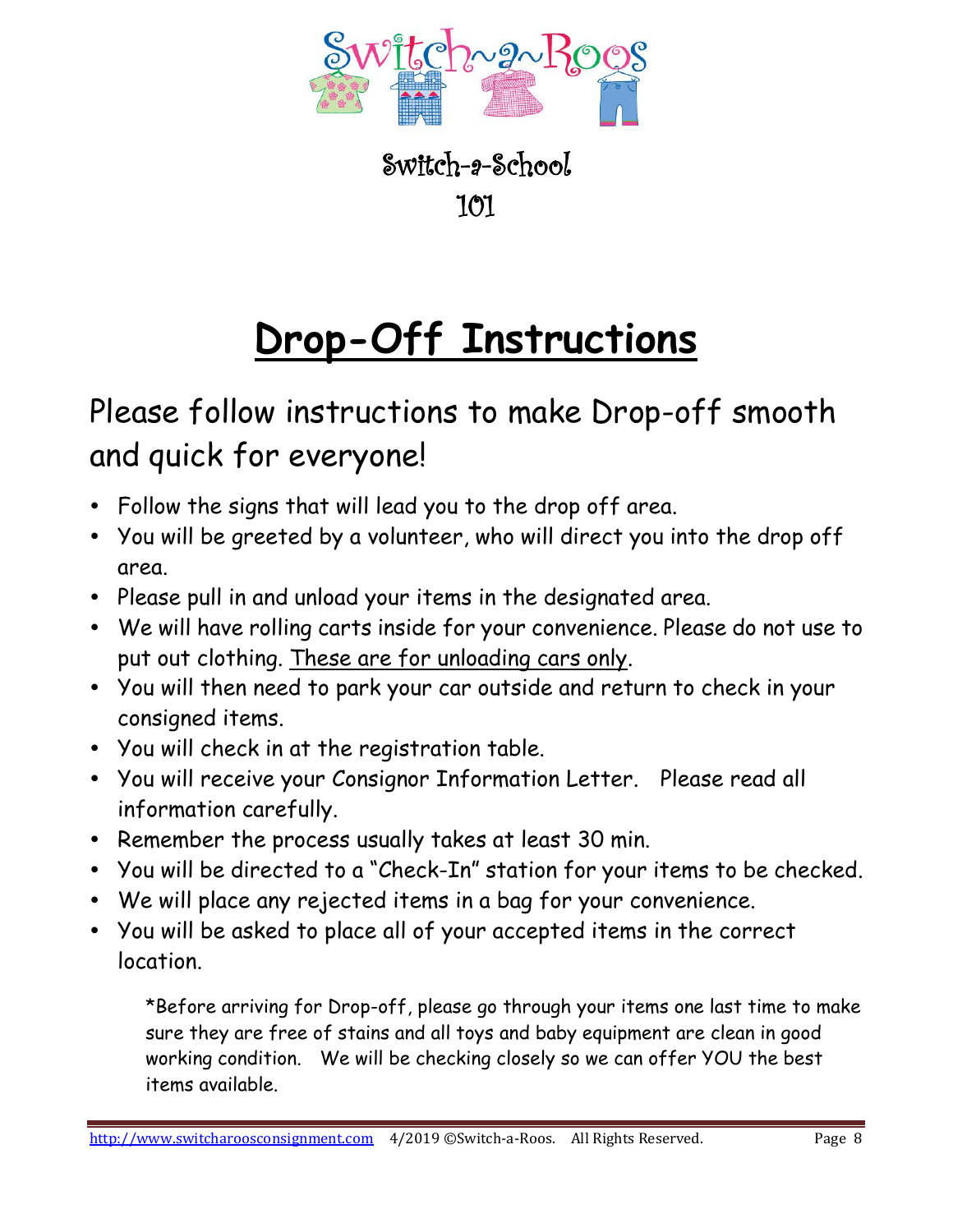

\*\*Please review the **consignor agreement** located on the website for your location and please be sure none of your items are on a recall list. Switch-a-Roos is not responsible for items on any recall list.

## **PICK-UP INSTRUCTIONS**

- Pick-Up Times can be found on the website
- Know your Consignor Number which is located at the bottom right of your barcode tags.
- You will be directed to your unsold items.
- Make sure that all items belong to you.
- Please bring anything that was misplaced to the front.
- All stuffed animals and VHS will be donated
- Check the "missing tags" and "stained rack". All items will be checked against your inventory list for security.
- Check the "Large Items" section.
- Check your location's schedule for the item pick-up deadline. All items not picked up by the deadline will become the property of "Switch-a-Roos".
- You are welcome to send a family member to pick up your items, but they will not be able to identify any of your items that have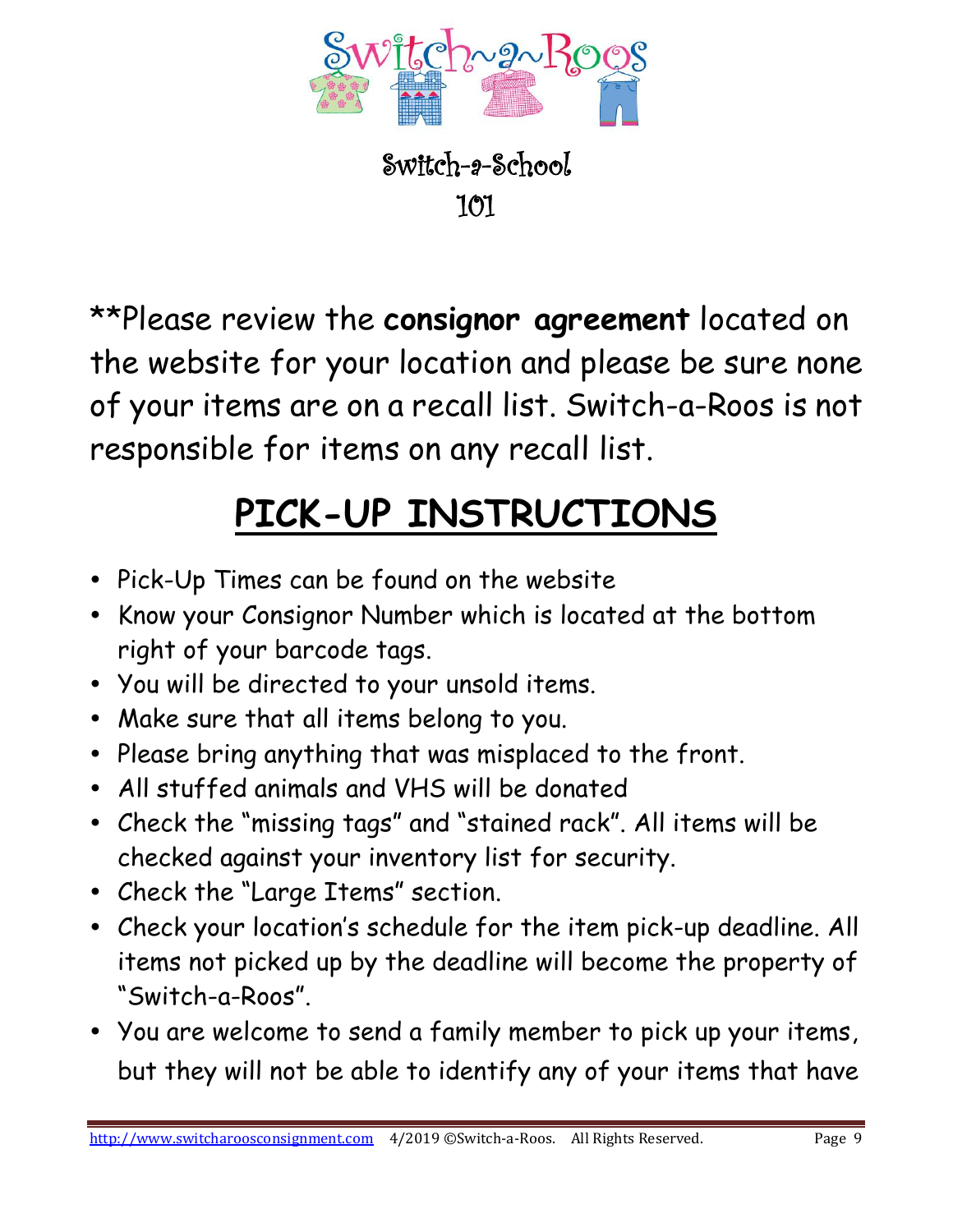

missing tags and you forfeit the option of reporting any missing items.

#### **Volunteers**

Switch-a-Roos is looking for VOLUNTEERS to help the sale run smoothly and efficiently. Volunteering is EASY and FUN! By volunteering you get to shop at the event FIRST! You shop before the consignors and before we open to the public! WOW! In exchange for your help, you will receive one (1) VOLUNTEER PRE-SALE PASS to shop at the PRE-SALE PARTY before the sale starts (check the "SCHEDULE AND LOCATION" link on the website for your location for the correct day/time)! Some locations have more volunteer options for receiving your pass, so check the website for your location for more specific information. However, all locations offer the volunteer pre-sale pass if you:

#### **WORK A 4-HOUR SHIFT**

Shifts are available from the first Set-Up day to the Last Pick-Up Day. You must work a complete 4-hour shift.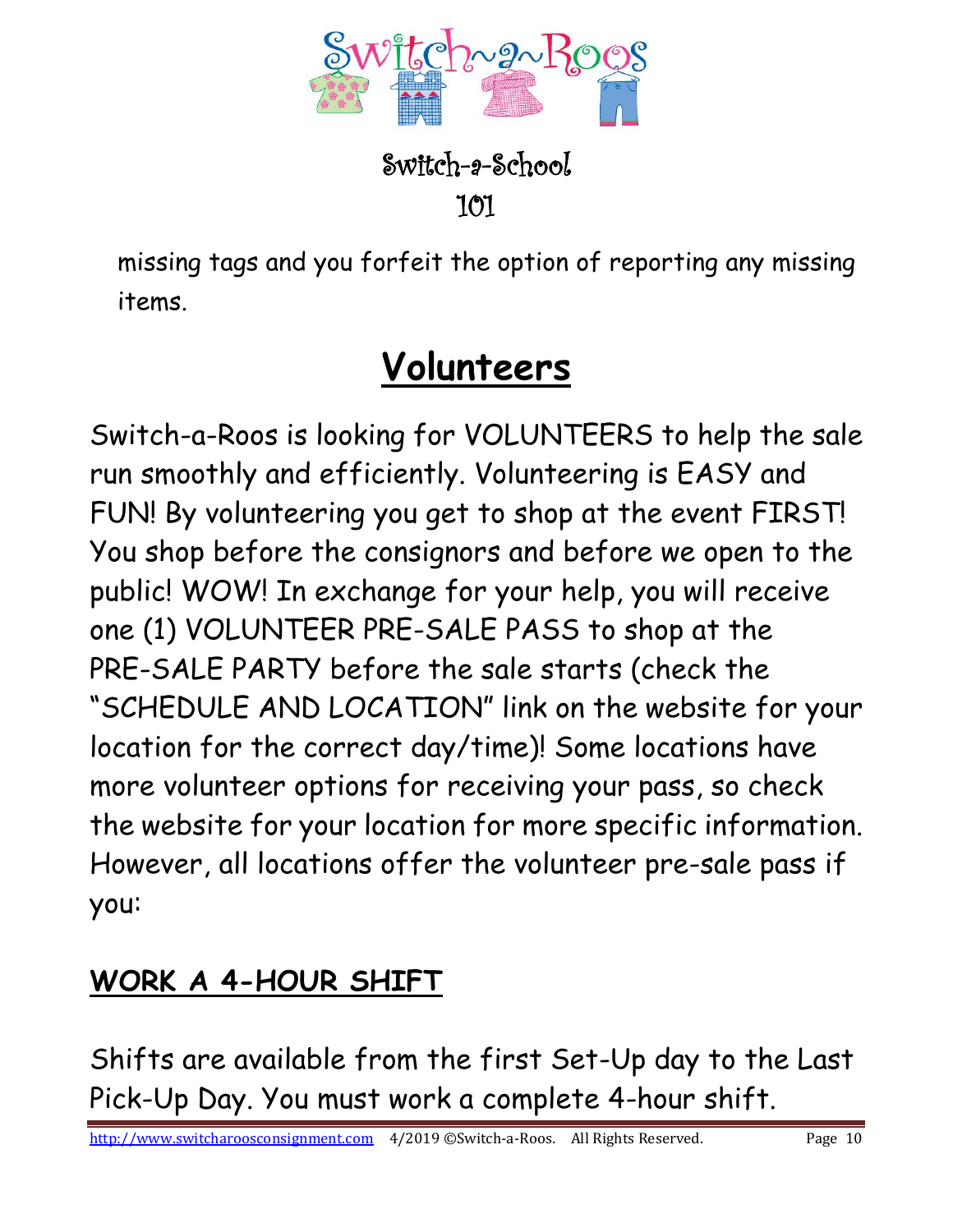

Switch-a-School 101

During your shift you may be…

- Assisting with Set-Up
- Assisting with Check-In
- Sorting Items
- Organizing Merchandise
- Assisting shoppers
- Assisting with Check-Out
- Assisting with Shut-Down

To SIGN-UP to work a shift during the event, go to the [Home Page](http://www.switcharoosconsignment.com/)  [of the Switch-a-Roos website,](http://www.switcharoosconsignment.com/) select your location, then select "VOLUNTEER INFORMATION/SIGN UP" on the left menu. You can view the volunteer schedule. Select a day and time and fill out the information. You will receive an email confirmation with your time and day.

#### **\*\*\* We do offer one VOLUNTEER SPECIAL for the event! If you volunteer during our shut down/sorting times, you will get to:**

\*\*\*Shop the Volunteer Pre-sale Party. \*\*\*Shop the  $\frac{1}{2}$  off Sale EARLY before we open to the public. \*\*\*We will waive your Consignor Fee!